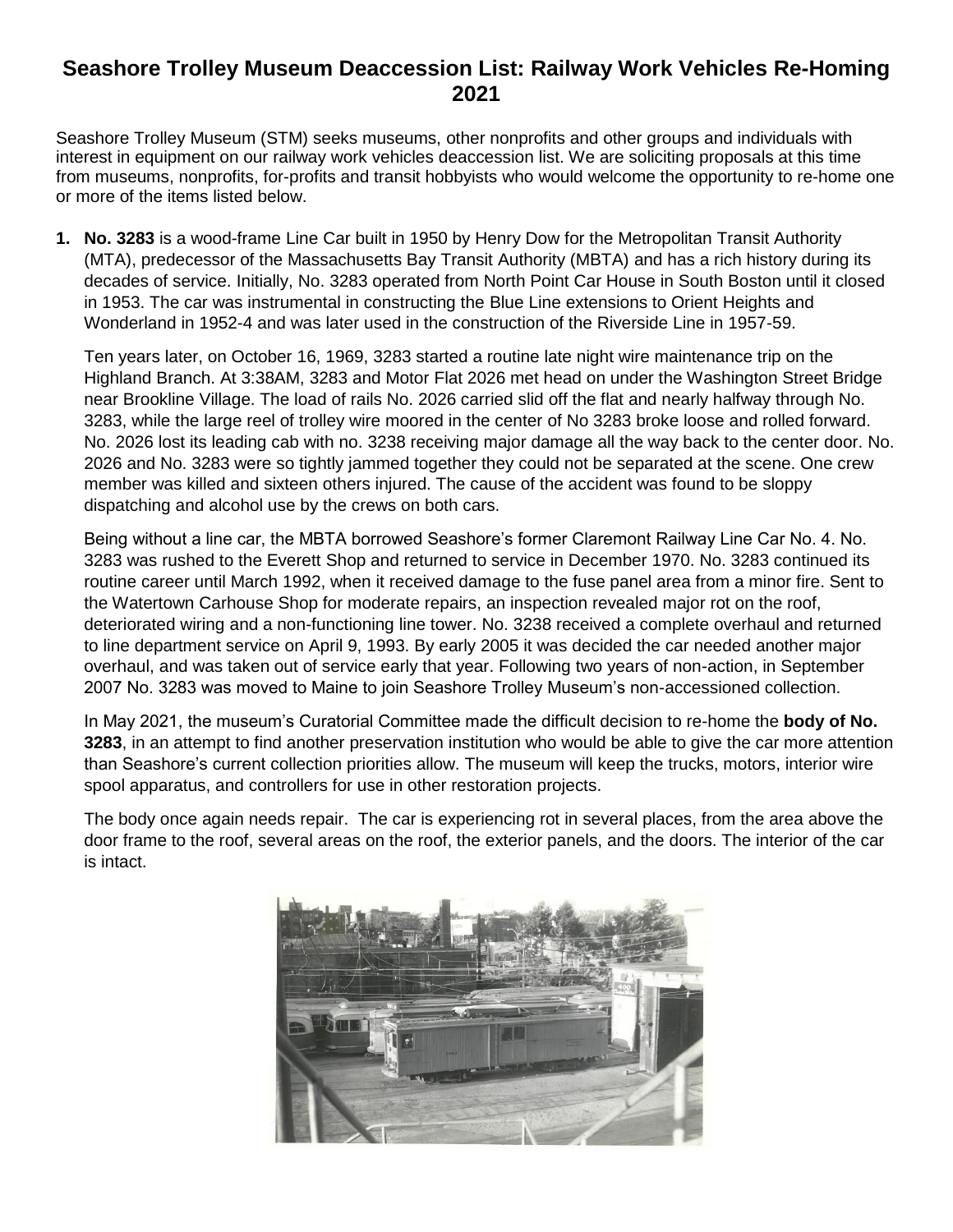

Seashore Trolley Museum (STM) seeks museums, other nonprofits, for profits, individuals and transit hobbyists, with interest in equipment on our railway work equipment deaccession list. We are soliciting proposals at this time from groups or individuals who would welcome the opportunity to re-home one or more of the items listed above. STM's goal is for the continued preservation of the items on the deaccession list, if possible.

In this round of re-homing, museums and other nonprofits are encouraged to submit proposals, with no expectation to include a bid in your proposal. For profits, individuals and transit hobbyists are encouraged to submit proposals, with a bid for each piece of equipment of interest included.

Understanding that the museum has invested a substantial amount of resources in these items in the past to obtain, transport, and store for an extended period of time, we appreciate your sensitivity around our decision to part with them.

Please note that all equipment is as is, where is. STM does not have the resources currently to relocate items on our deaccession list to alternate locations on our property. All items are outdoors and accessible, most are away from overhead wire.

If you wish to view these items prior to submitting a proposal, please visit the museum during hours of operation only. Business hours year-round are Monday-Friday 9AM-3PM. Appointments outside of these hours may be considered based on staff and volunteer ability. Before you visit, please email our Curator (contact info below) to set up a date/time to do so.